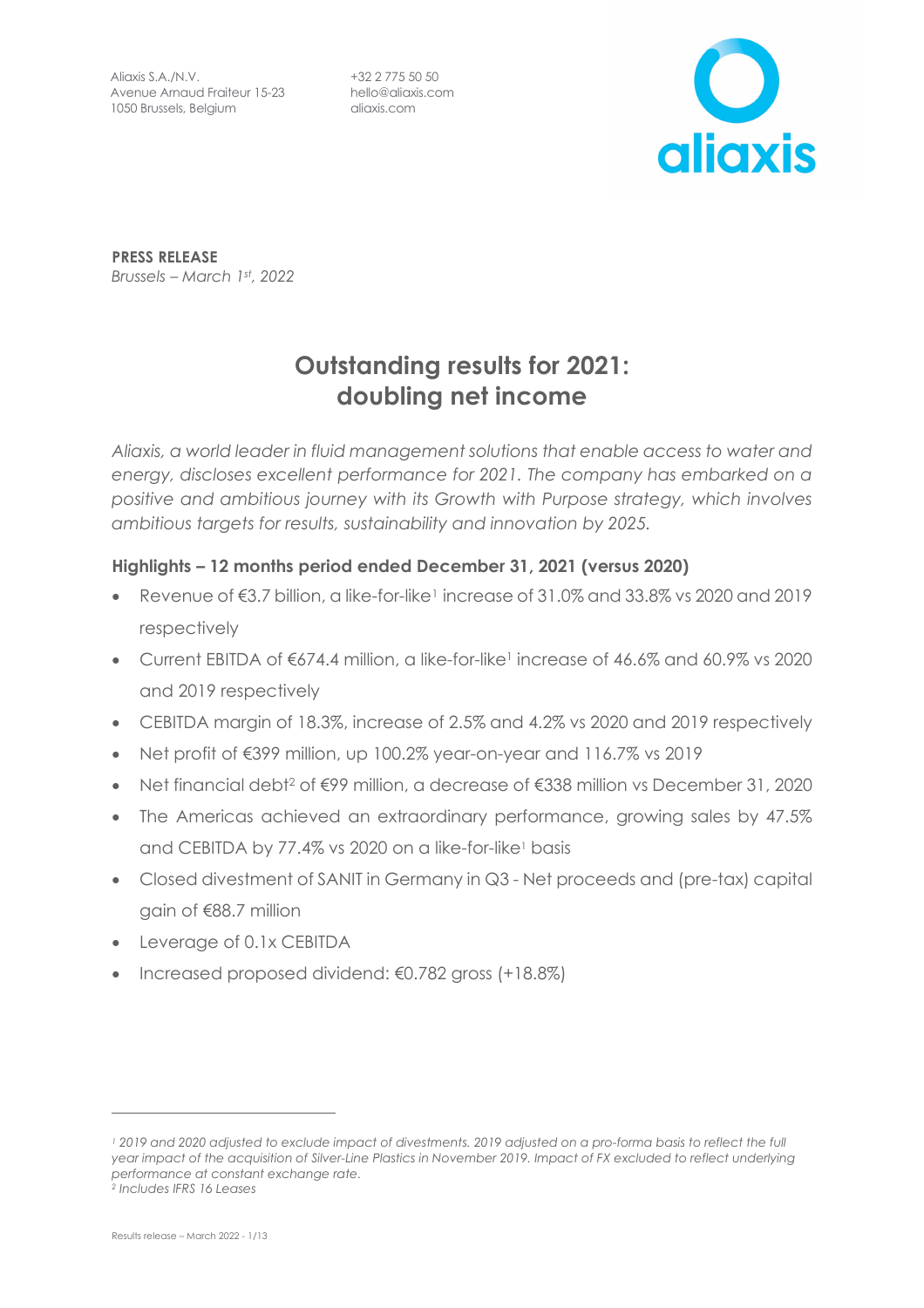+32 2 775 50 50 hello@aliaxis.com aliaxis.com



# **CEO Eric Olsen comments on the year:**

*"Our performance in 2021 has been outstanding. We doubled our net income with revenue growth of 31% and CEBITDA growth of 47% compared to 2020 (like-for-like1 basis), which was already the previous record year. The Americas had extraordinary*  performance and the other regions performed well. Our 2021 results show that our *Growth with Purpose strategy is already bearing fruit. Not only are we constructing a value-creating journey, but we are also making a strong and positive impact on sustainability."* 

# **Strong financial performance in 2021**

For the full year 2021, we reported top line growth of 31.0% on a like-for-like<sup>1</sup> basis compared to 2020, supported by all regions. The two most important drivers were the strong market momentum in North America, with robust housing market and a rise in infrastructure investment projects, and to a lesser extent, the revival of the Indian economy after the 2<sup>nd</sup> COVID wave in spring. Very strong commercial management and entering new business segments also contributed to these results.

Over the course of the year, our teams overcame several challenges: supply chain disruptions, substantial price increases of raw materials, as well as COVID-related shutdowns, notably in India (in April-May) and in New Zealand (in August-September).

Current EBITDA amounts to  $\epsilon$ 674.4 million, an increase of 46.6% on a like-for-like<sup>1</sup> basis. Compared to 2019, the CEBITDA increase amounts to 60.9% on a like-for-like<sup>1</sup> basis. This is predominately driven by strong momentum in several markets, especially in the Americas, where the teams demonstrated a flexible and responsive approach to changing market conditions, next to operational performance. Our CEBITDA margin improved from 15.9% in 2020 to 18.3% in 2021.

Net profit amounts to €399.4 million, an increase of 100.2% compared to 2020.

# **2021 highlights by region**

The Americas outperformed in 2021, with revenue up 47.5% and CEBITDA up 77.4% vs 2020 on a like-for-like<sup>1</sup> basis. In North America, we saw strong market momentum in the housing market, a rise in infrastructure investment projects and strong irrigation investment. Latin America started the year off with very high demand in most countries in Q1, which stabilised thereafter, despite lower investor confidence in Peru and a downturn in the infrastructure segment in Panama. A major investment in a new state-of-the-art injection moulding plant to be built in Pineville, North Carolina (USA), was announced, as well as the opening of 4 new distribution centres. Construction of the new plant in the US is to be finalised in late 2022, with full operations expected to start in early 2023.

\_\_\_\_\_\_\_\_\_\_\_\_\_\_\_\_\_\_\_\_\_\_\_\_\_\_\_

*<sup>1</sup> 2019 and 2020 adjusted to exclude impact of divestments. 2019 adjusted on a pro-forma basis to reflect the full year impact of the acquisition of Silver-Line Plastics in November 2019. Impact of FX excluded to reflect underlying performance at constant exchange rate.*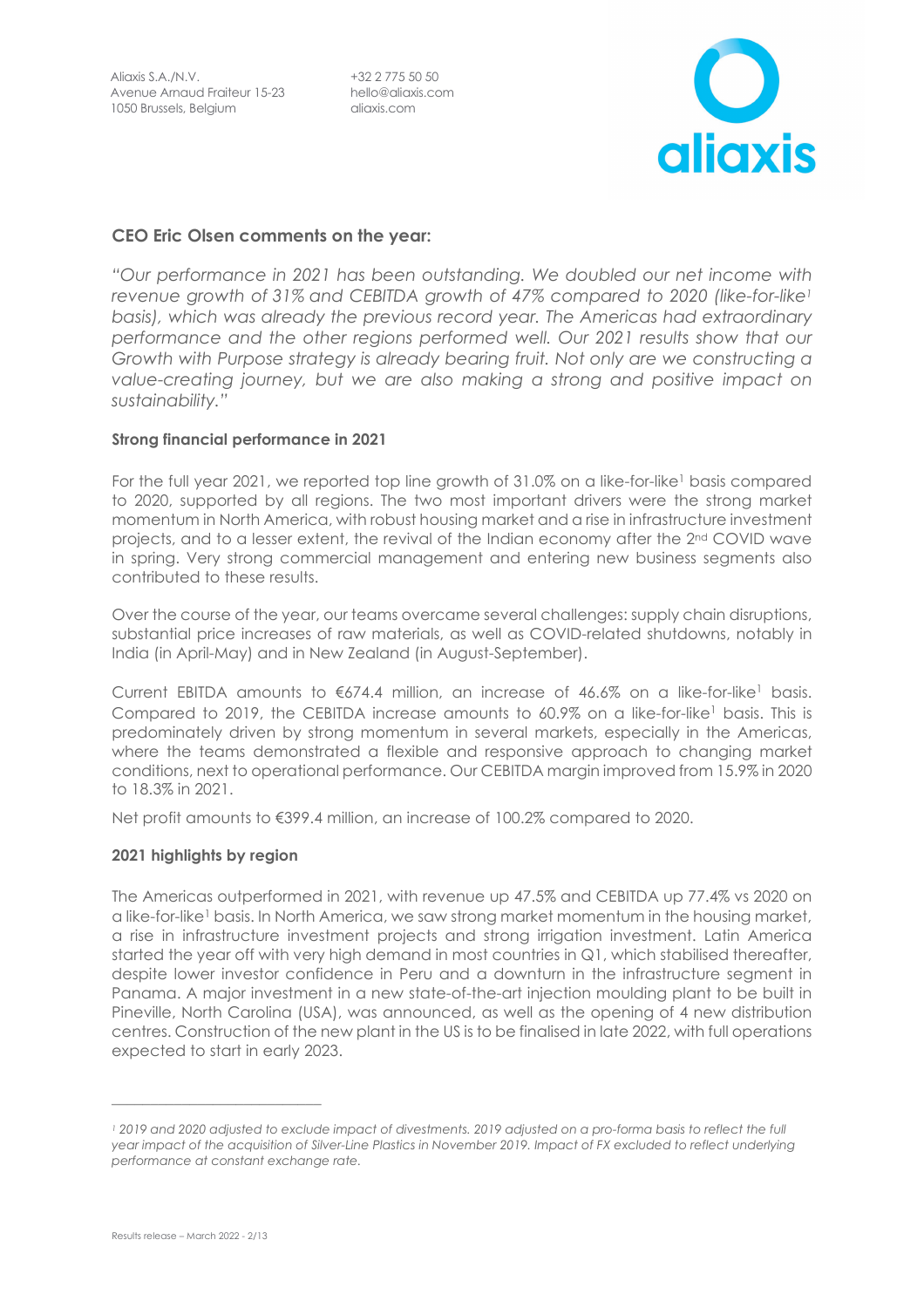+32 2 775 50 50 hello@aliaxis.com aliaxis.com



EMEA posted solid performance, with revenue up 16.4% and CEBITDA up 12.2% vs 2020 on a  $like$ -for-like<sup>1</sup> basis. This was mainly driven by a strong start of the year, particularly in France, Spain and the UK, with a high demand in the building renovation & maintenance segment.

The Asia region saw revenue go up strongly by 34.3%, and CEBITDA by 29.7% vs 2020 on a likefor-like<sup>1</sup> basis. This performance was driven by the revival of the Indian economy post the second COVID wave in spring, owing to several cyclical tailwinds including pent-up demand and higher government spending on infrastructure. In an environment of high PVC price volatility, the teams managed to create growth in new segments, such as water storage and infrastructure. The team also launched its brand-new front of wall offering.

In Q4, a new plant opened in Durgapur, which is located along the national Delhi-Kolkata highway, allowing to better serve customers in the entire eastern part of India.

We also reported strong performance in the Pacific region, with revenue up 14.9% and CEBITDA up 13.3% vs 2020 on a like-for-like<sup>1</sup> basis. The region saw strong momentum in the building segment, driven by the Australian and New Zealand governments' stimulus packages and by homeowner cash reserves. Next to this, the Australian infrastructure segment also performed very well. The impact of lockdowns in New Zealand in August/September remained limited thanks to a strong rebound afterwards.

# **Strong balance sheet and financial position**

Shareholders' equity increased by €511 million to €1,917.3 million at the end of 2021.

In Q4, Aliaxis successfully completed a €1.6 billion refinancing, comprised of a 5-year Revolving Credit Facility (RCF) of €850 million and the placement of a 7-year €750 million inaugural bond, with a coupon of 0.875% per annum. The bonds are rated Baa3 by Moody's with stable outlook on a forward-looking basis.

This refinancing process enables Aliaxis to enhance its funding flexibility, extend the average maturity of its debt and improve its average costs of capital. Proceeds were used to refinance existing debt and will be used going forward to fund accelerated CAPEX programs and external growth as part of our Growth with Purpose strategy.

The Group's working capital position increased by €128 million to €427 million at December 31st, 2021, largely driven by build-up of stock levels and a higher inventory valuation as a result of significant price increases for raw materials. Inventories were exceptionally low at the end of 2020 following significant supply chain disruptions.

Net financial debt further decreased by €338 million to €99 million at December 31st, 2021. Leverage amounts to 0.1x CEBITDA compared to 0.9x CEBITDA at the end of 2020. The Company has ample liquidity headroom to fund its Growth with Purpose Strategy going forward.

\_\_\_\_\_\_\_\_\_\_\_\_\_\_\_\_\_\_\_\_\_\_\_\_\_\_\_

*<sup>1</sup> 2019 and 2020 adjusted to exclude impact of divestments. 2019 adjusted on a pro-forma basis to reflect the full year impact of the acquisition of Silver-Line Plastics in November 2019. Impact of FX excluded to reflect underlying performance at constant exchange rate.*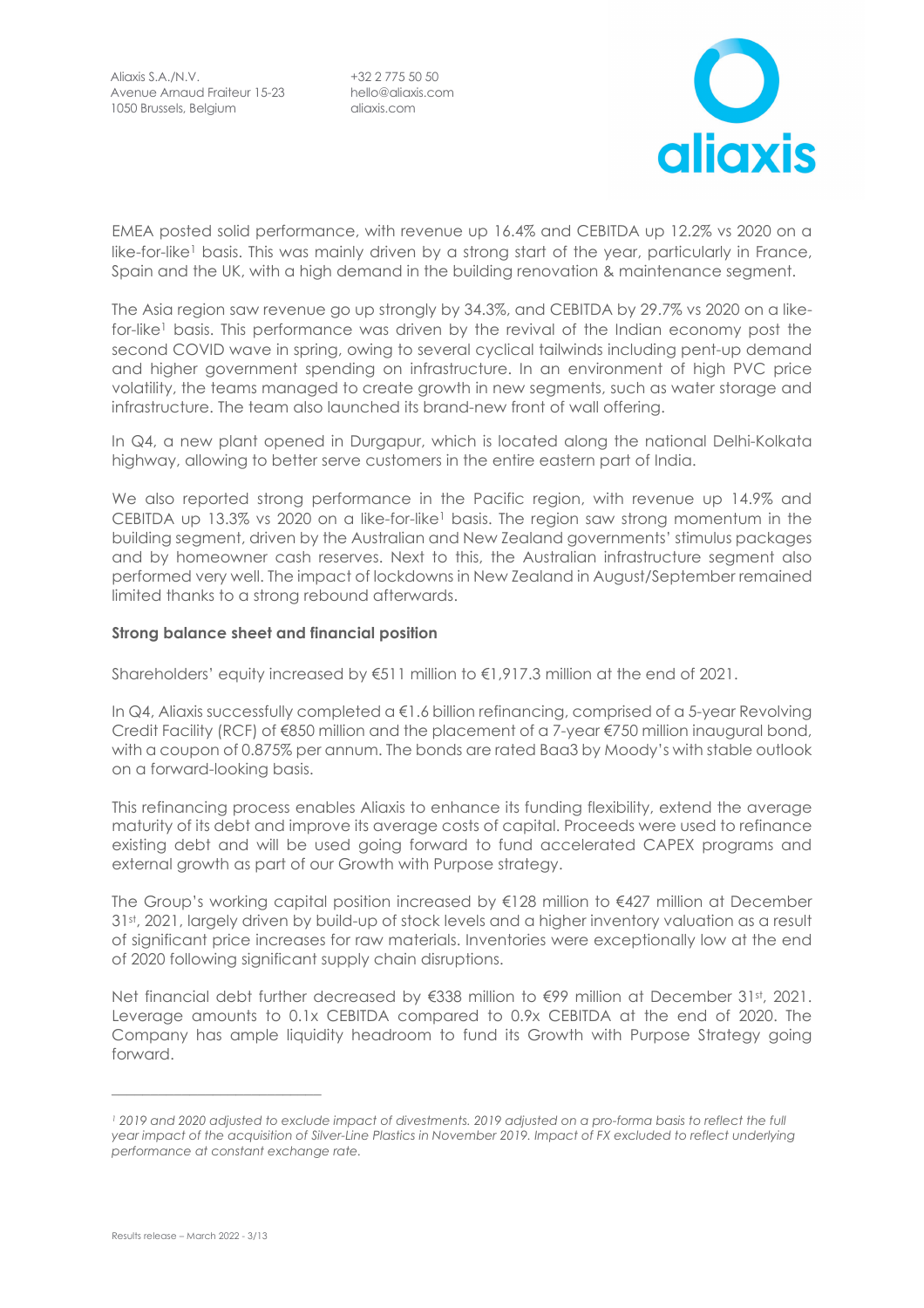

# **Major investments to support growth**

In 2021, we invested significantly to support Aliaxis' growth, with total CAPEX (excl. leases) of €139 million, compared to €99 million in 2020. In addition to opening a new plant in Durgapur, India, we have accelerated our CAPEX program and spending in the USA, where the construction of a state-of-the-art new fittings plant is underway, on top of the opening of 4 new distribution centres. Significant investments were also made in digitalisation, automation, and in other operational excellence programs to improve our productivity and sustainability.

# **Dividend**

Aliaxis' Board of Directors proposes to pay a gross dividend of €0.782 per share, representing 15.5% of the consolidated basic earnings per share of €5.06. This is an 18,8% increase.

The dividend is subject to shareholder approval at the General Shareholders' Meeting on May 25, 2022.

# **Statement of the auditor**

The statutory auditor, KPMG Bedrijfsrevisoren -Réviseurs d'Entreprises, represented by Filip De Bock, has confirmed that the audit procedures, which have been substantially completed, have not revealed any material misstatement in the accounting information included in the Company's press release.

# **Subsequent events**

On January 19, 2022, Aliaxis announced the signing of an agreement to acquire Harco, a US manufacturer of gasketed fittings located in Virginia, USA. Harco brings over 55 years of industry expertise and will allow to further strengthen our position in the US market. Harco's annual revenues were roughly \$75 million in 2021. The transaction is still subject to customary regulatory approval and is expected to be closed in Q2.

# **Outlook 2022**

We expect the positive momentum to continue through Q1 2022. Visibility beyond Q1 remains limited, with uncertainty with regards to raw materials supply, cost inflation and the evolution of COVID.

Our focus in 2022 will be on continuing to deliver our Growth with Purpose strategy. Besides internal growth, we will pursue external opportunities, both within our core business and beyond as we develop our new division Aliaxis Next targeting adjacent markets with growth tailwinds and creating a positive impact on society, notably for water management.

# **2021 Annual Report**

\_\_\_\_\_\_\_\_\_\_\_\_\_\_\_\_\_\_\_\_\_\_\_\_\_\_\_

The 2021 Annual Report will be published on our website on March 28th, 2022.

*<sup>1</sup> 2019 and 2020 adjusted to exclude impact of divestments. 2019 adjusted on a pro-forma basis to reflect the full year impact of the acquisition of Silver-Line Plastics in November 2019. Impact of FX excluded to reflect underlying performance at constant exchange rate.*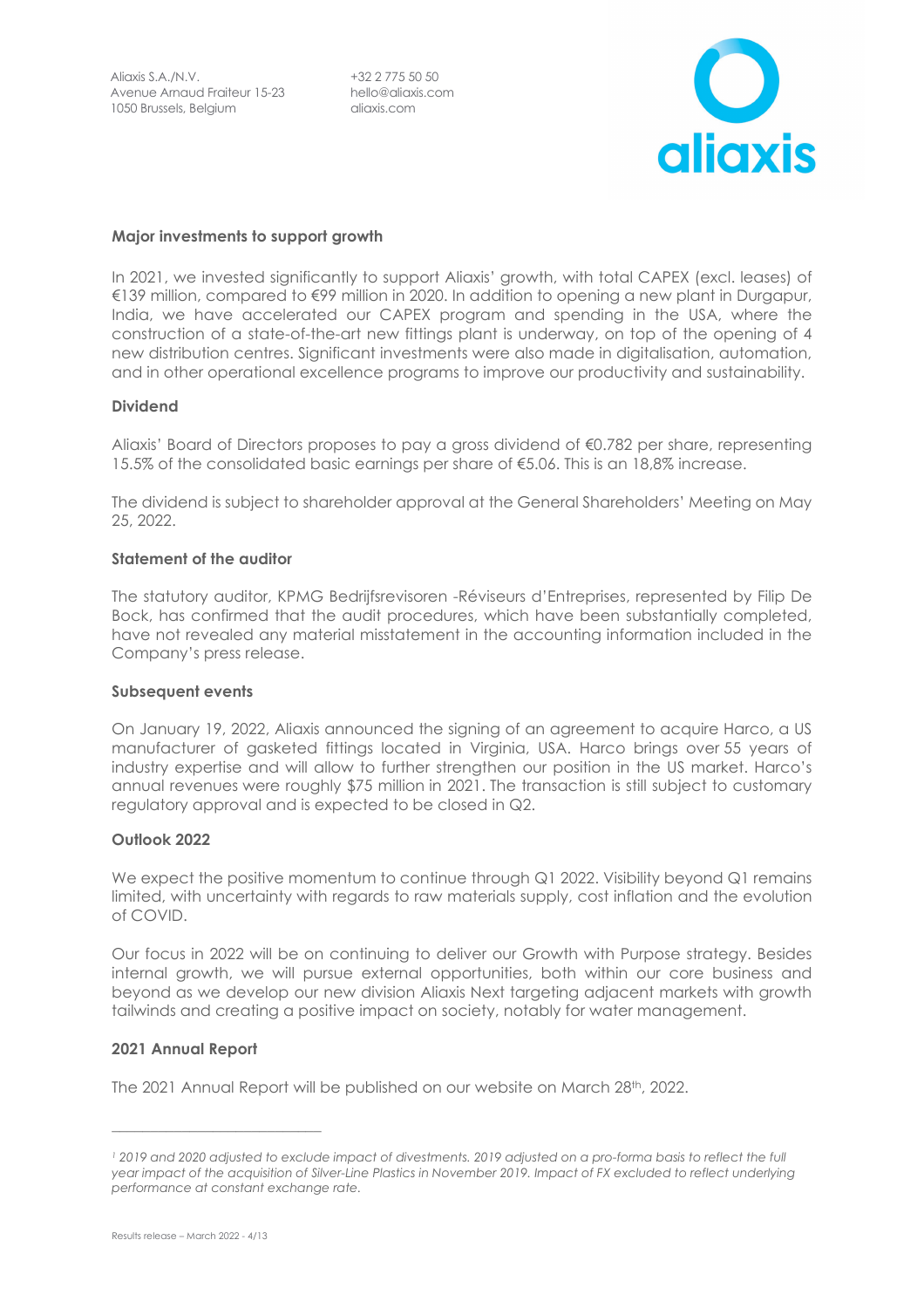

# **Key Financial Performance**

| <b>Consolidated income statement</b> |         |         |           |         |           |  |  |
|--------------------------------------|---------|---------|-----------|---------|-----------|--|--|
| (in $\epsilon$ million)              | 2021    | 2020    | Change    | 2019    | Change    |  |  |
| Revenue                              | 3,675.1 | 2,907.7 | $+26.4%$  | 3,117.6 | $+17.9%$  |  |  |
| <b>Current EBITDA</b>                | 674.4   | 461.1   | $+46.3%$  | 440.1   | $+53.2%$  |  |  |
| as % on sales                        | 18.3%   | 15.9%   |           | 14.1%   |           |  |  |
| <b>Current EBIT</b>                  | 537.2   | 315.5   | $+70.3%$  | 300.1   | $+79.0%$  |  |  |
| as % on sales                        | 14.6%   | 10.9%   |           | 9.6%    |           |  |  |
| <b>Operating income (EBIT)</b>       | 612.4   | 330.6   | $+85.3%$  | 323.6   | $+89.3%$  |  |  |
| as % on sales                        | 16.7%   | 11.4%   |           | 10.4%   |           |  |  |
| <b>Profit before income taxes</b>    | 592.2   | 308.7   | $+91.8%$  | 293.6   | $+101.7%$ |  |  |
| Net result                           | 399.4   | 199.5   | $+100.2%$ | 184.3   | $+116.7%$ |  |  |
| attributable to:                     |         |         |           |         |           |  |  |
| - non-controlling interests          | 1.6     | 1.0     |           | 1.3     |           |  |  |
| - Group equity holders               | 397.8   | 198.5   |           | 183.0   |           |  |  |

| <b>Earnings per share</b> |       |       |          |       |           |
|---------------------------|-------|-------|----------|-------|-----------|
| (in $\epsilon$ )          | 2021  | 2020  | Change   | 2019  | Change    |
| <b>Basic earnings</b>     | 5.06  | 2.54  | $+99.4%$ | 2.33  | $+116.8%$ |
| Proposed                  | 0.782 | 0.658 | $+18.8%$ | 0.587 | $+33.2%$  |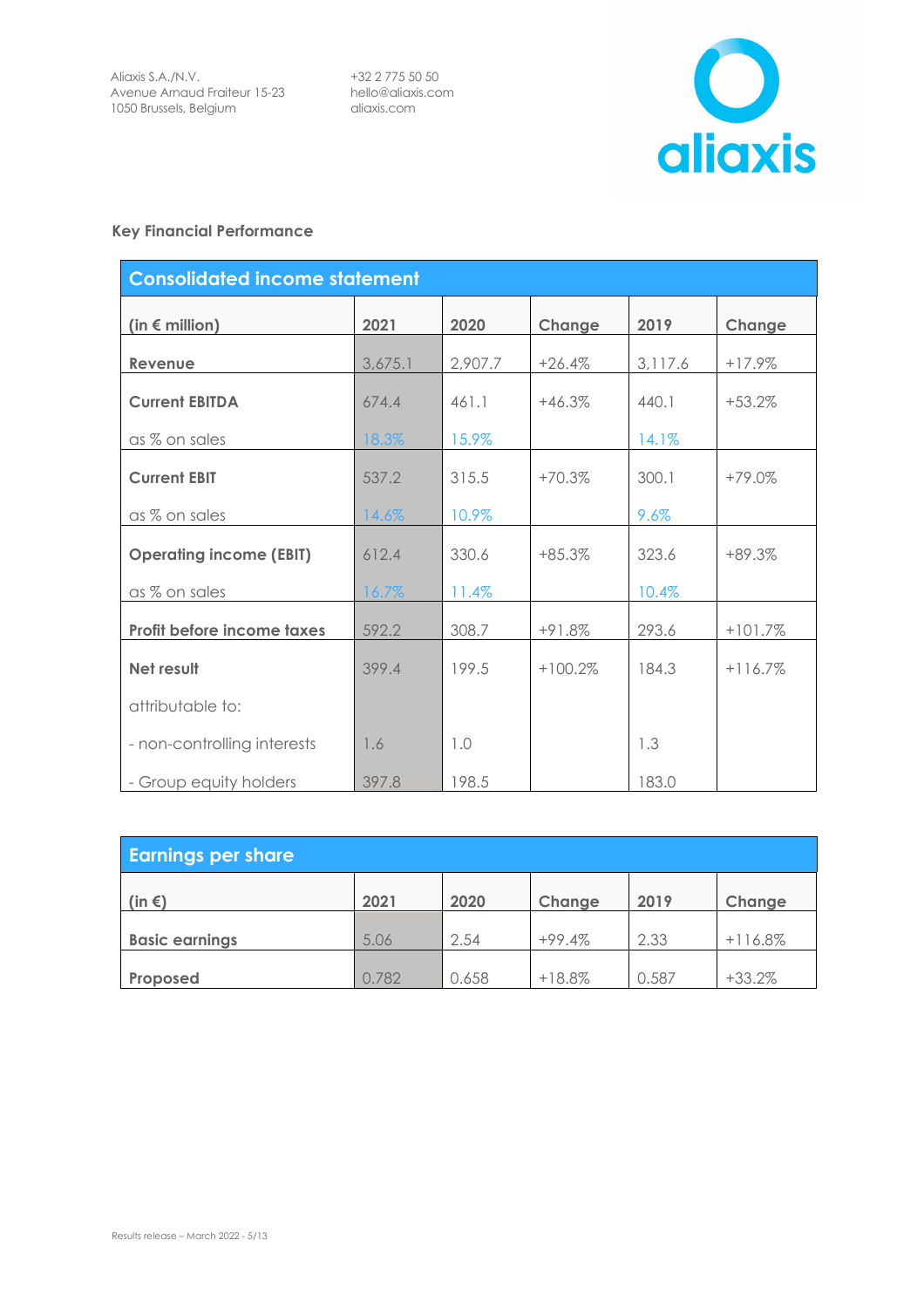+32 2 775 50 50 hello@aliaxis.com aliaxis.com



*Aliaxis is a global leader in fluid management systems for building, infrastructure, industrial and agriculture applications. The company provides communities around the world with sustainable innovative solutions for water and energy, leading the industry in a way that anticipates the rapidly evolving needs of its customers and of society. With a global workforce of 14,000+ employees, Aliaxis offers specific solutions that meet our customers' most demanding needs across the globe. Aliaxis is active through leading local brands and operating in over 40 countries, combining local solutions with global innovation and operational excellence. The company is privately owned, with its global headquarters in Brussels, Belgium.*

More on [www.aliaxis.com](http://www.aliaxis.com/)

#### **Media Contact Aliaxis**

Lars Vervoort | Group Corporate Communications Manager T: +32 (0)2 775 57 33 | E: lvervoort@aliaxis.com

#### **DISCLAIMER**

*This release has been prepared by Aliaxis SA.* 

*No representation or warranty, express or implied, is or will be made in relation to this release or in relation to any other information made available in relation to it.* 

*If this release contains express or implied statements or estimates about anticipated future performances, such statements and estimates are based on assumptions and assessments of known and unknown risks, uncertainties and other factors, which may or may not prove to be correct and may turn out to be materially different. No representations are made as to the accuracy or fairness of such statements and estimates.* 

*No responsibility or liability in relation to this release (or errors or omissions in it) is or will be accepted by Aliaxis, its shareholders or by any of its directors, officers, employees or agents which expressly disclaim any and all liability.*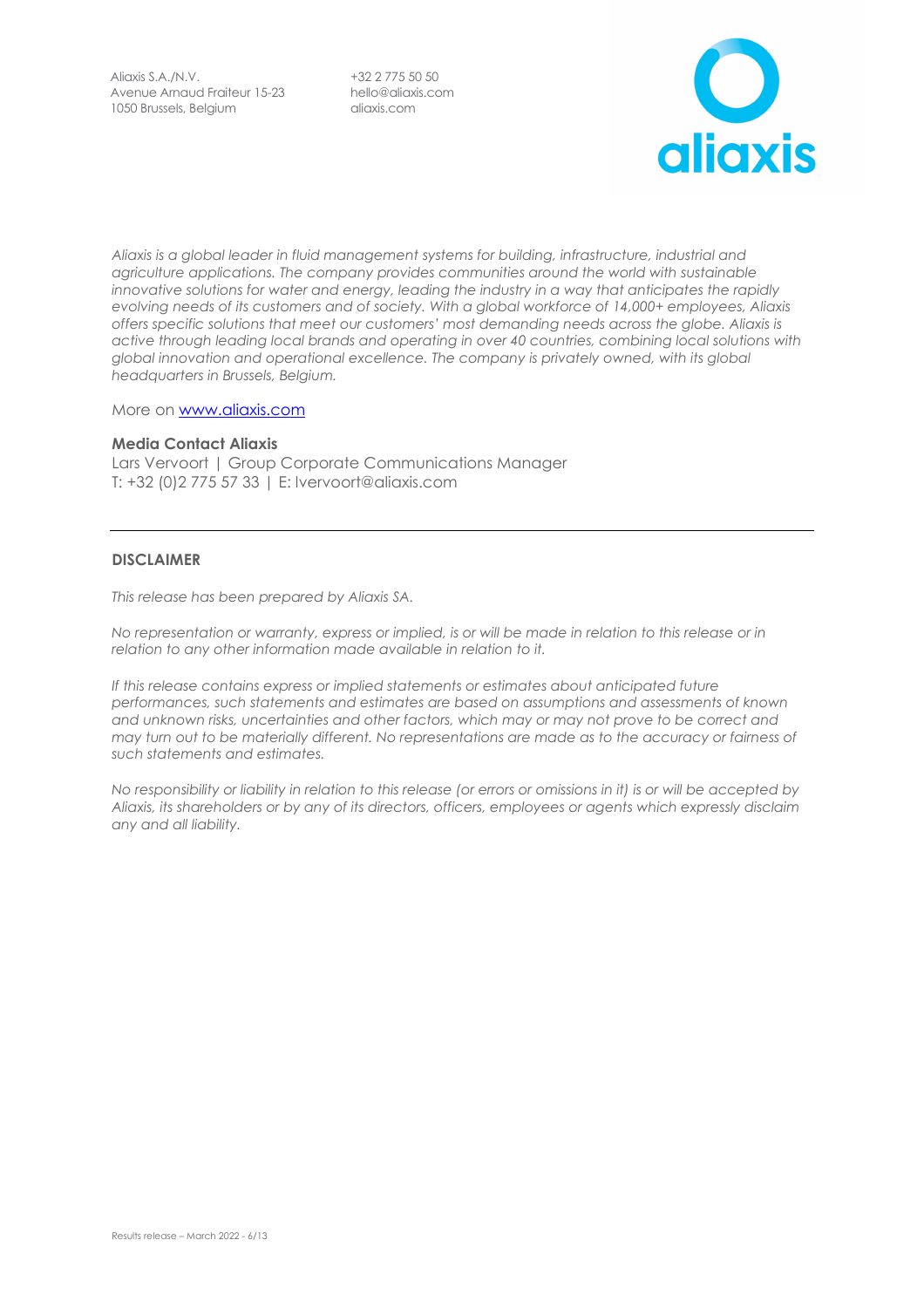

# **Appendix to the press release**

# **1. Financial highlights 2021**

# **Consolidated Statement of Profit or Loss**

| (in $\notin$ mio)                                  | 2021       | 2020       |
|----------------------------------------------------|------------|------------|
| Revenue                                            | 3,675.1    | 2,907.7    |
| Cost of sales                                      | $-2,584.7$ | $-2,085.0$ |
| <b>Gross profit</b>                                | 1,090.3    | 822.7      |
| Commercial expenses                                | $-236.4$   | $-218.6$   |
| Administrative expenses                            | $-272.5$   | $-241.8$   |
| R&D expenses                                       | $-25.6$    | $-23.2$    |
| Other operating income / (expenses)                | $-18.6$    | $-23.5$    |
| <b>Operating profit exclusive adjusted items</b>   | 537.2      | 315.5      |
| Net result on sale of businesses                   | 88.9       | 98.3       |
| Restructuring costs                                | $-4.3$     | $-14.2$    |
| Impairment of non-financial assets                 | $-4.9$     | $-64.0$    |
| Other income / (expenses)                          | $-4.5$     | $-5.1$     |
| <b>Operating profit</b>                            | 612.4      | 330.6      |
| Finance income                                     | 4.6        | 12.2       |
| Finance expenses                                   | $-24.9$    | $-34.0$    |
| <b>Profit before income taxes</b>                  | 592.2      | 308.7      |
| Income tax expense                                 | $-192.8$   | $-109.3$   |
| Profit for the period                              | 399.4      | 199.5      |
| of which attributable to Group equity holders      | 397.8      | 198.5      |
| of which attributable to non-controlling interests | 1.6        | 1.0        |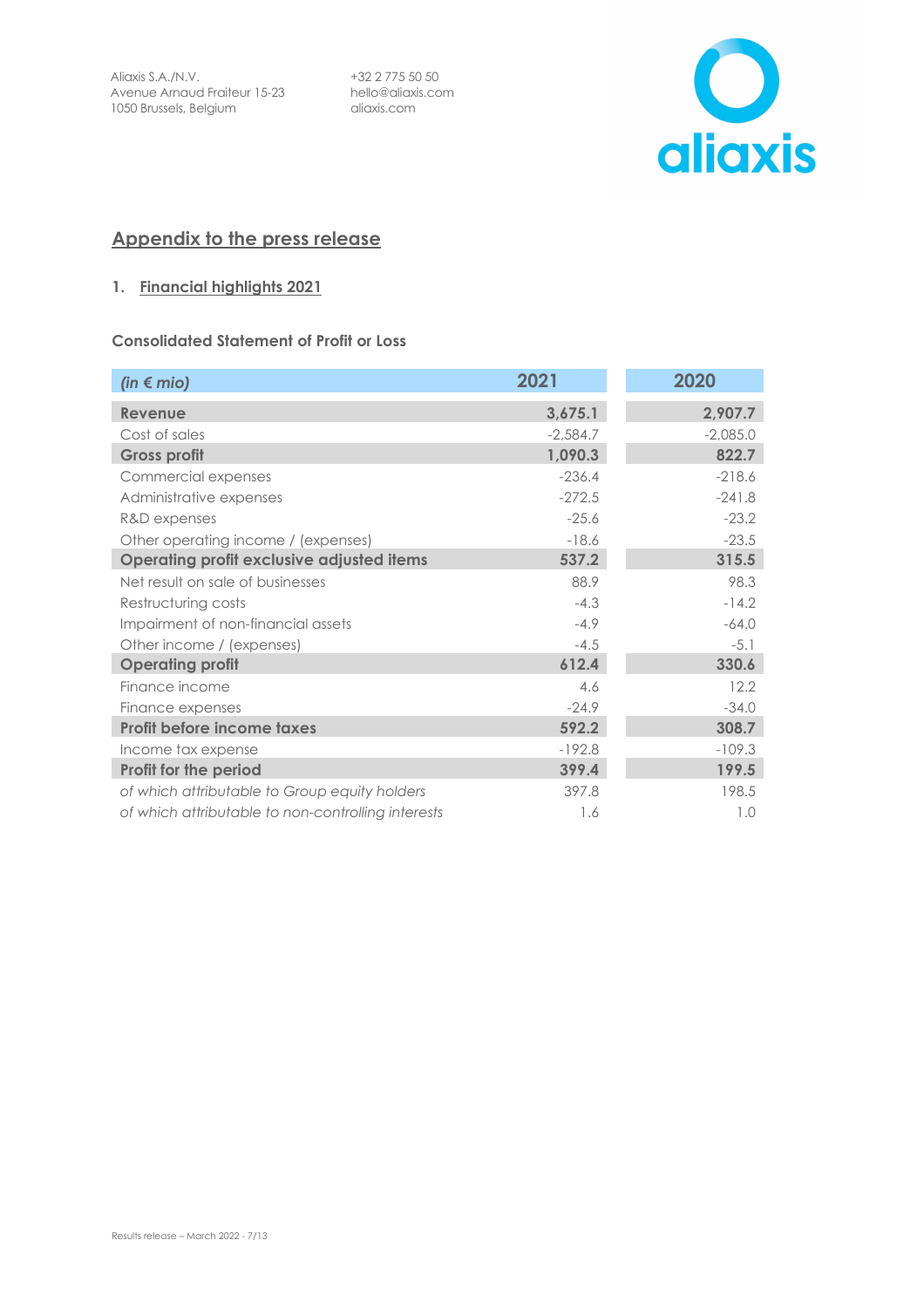

# **Consolidated Statement of Financial Position**

| (in $\epsilon$ mio)                                                  | 2021    | 2020    |
|----------------------------------------------------------------------|---------|---------|
| Intangible assets and goodwill                                       | 721.3   | 702.7   |
| Property, plant & equipment                                          | 940.2   | 882.2   |
| Investment property                                                  | 3.3     | 3.3     |
| Other assets                                                         | 20.6    | 32.6    |
| Derivatives financial instruments with positive fair values          | 24.3    | 19.0    |
| Deferred tax assets                                                  | 12.4    | 13.4    |
| Employee benefits                                                    | 58.8    | 46.6    |
| <b>Non-current assets</b>                                            | 1,780.9 | 1,699.9 |
| Inventories                                                          | 736.8   | 506.6   |
| Current tax assets                                                   | 9.3     | 10.1    |
| Amounts receivable                                                   | 389.6   | 340.0   |
| Derivatives financial instruments with positive fair values          | 0.2     | 23.0    |
| Cash & cash equivalents                                              | 1,111.3 | 642.7   |
| Assets held for sale                                                 | 2.7     | 4.7     |
| <b>Current assets</b>                                                | 2,249.9 | 1,527.1 |
| <b>TOTAL ASSETS</b>                                                  | 4,030.8 | 3,227.0 |
| Share capital                                                        | 62.7    | 62.7    |
| Share premium                                                        | 13.3    | 13.3    |
| Retained earnings and reserves                                       | 1,841.3 | 1,329.9 |
| <b>Equity attributable to Group equity holders</b>                   | 1,917.3 | 1,405.9 |
| Non-controlling interests                                            | 6.9     | 6.9     |
| <b>Total Equity</b>                                                  | 1,924.2 | 1,412.8 |
| Loans and borrowings                                                 | 1,005.6 | 781.2   |
| Lease liabilities                                                    | 109.2   | 95.3    |
| Employee benefits                                                    | 76.0    | 81.2    |
| Deferred tax liabilities                                             | 82.6    | 61.0    |
| Provisions                                                           | 21.6    | 18.3    |
| Derivative financial instruments with negative fair values           | 3.4     | 7.8     |
| Other amounts payable                                                | 2.8     | 2.5     |
| <b>Non-current liabilities</b>                                       | 1,301.3 | 1,047.3 |
| Loans and borrowings                                                 | 69.4    | 151.0   |
| Lease liabilities                                                    | 22.9    | 22.3    |
| <b>Bank overdrafts</b>                                               | 3.7     | 30.5    |
| Provisions                                                           | 41.2    | 33.0    |
| Derivative financial instruments with negative fair values (Current) | 1.3     | 5.1     |
| Current tax liabilities                                              | 102.0   | 74.4    |
| Amounts payable                                                      | 565.0   | 450.6   |
| <b>Current liabilities</b>                                           | 805.4   | 767.0   |
| <b>Total liabilities</b>                                             | 2,106.6 | 1,814.3 |
| <b>TOTAL equity &amp; liabilities</b>                                | 4,030.8 | 3,227.0 |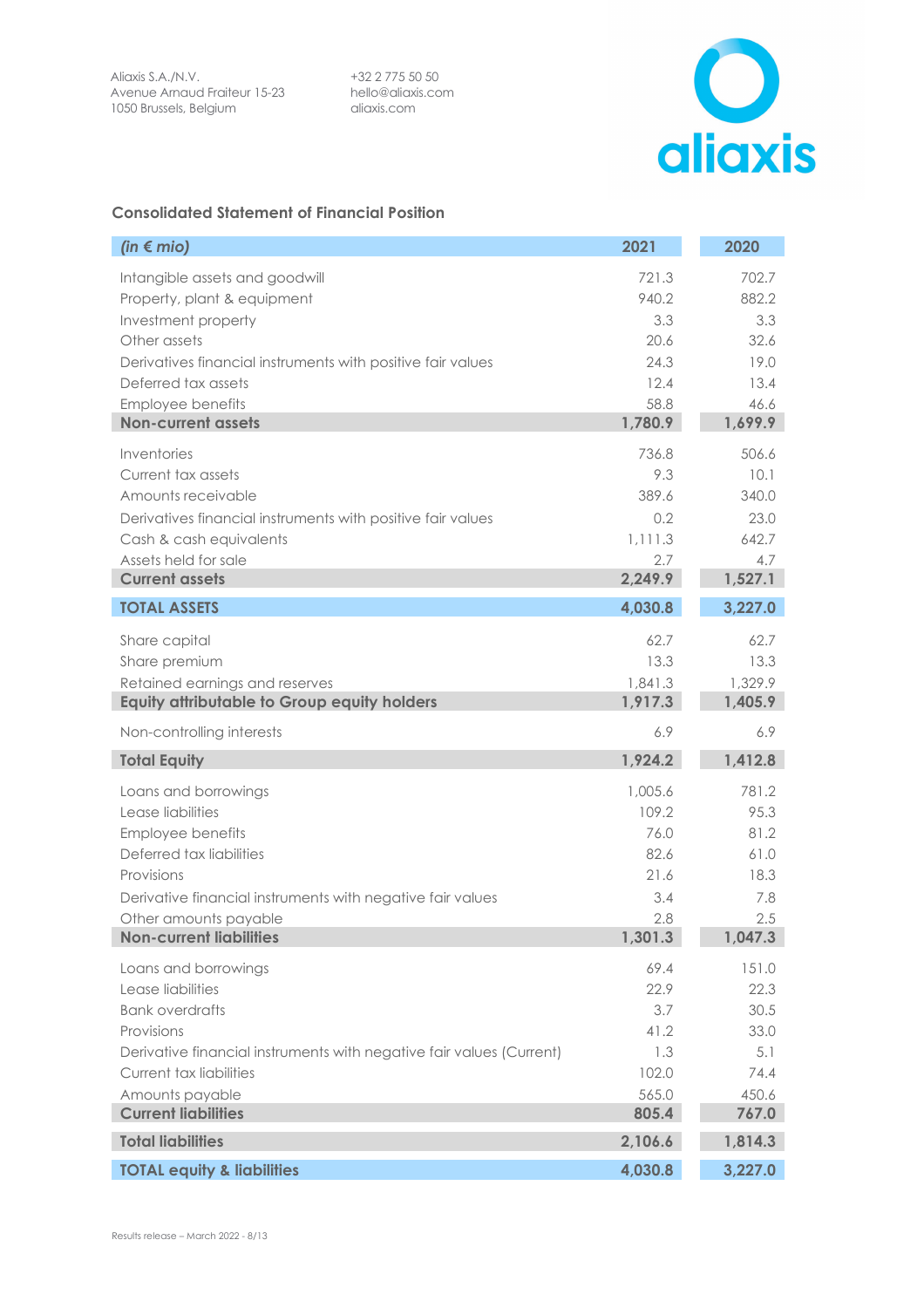

# **Consolidated Statement of Cashflows**

| For the year ended 31 December (in $\epsilon$ mio)                   | 2021     | 2020    |
|----------------------------------------------------------------------|----------|---------|
| <b>OPERATING ACTIVITIES</b>                                          |          |         |
| Profit before income tax                                             | 592.2    | 308.7   |
| Depreciation                                                         | 119.2    | 121.2   |
| Amortisation                                                         | 17.1     | 22.7    |
| Impairment losses on PP&E intangible assets and assets held-for-     |          |         |
| sale                                                                 | 6.0      | 64.8    |
| Impairment losses on working capital and others                      | 9.2      | 10.6    |
| Increase / (decrease) in provisions in profit and loss               | 38.2     | 25.4    |
| Financial instruments - fair value adjustment through profit or loss | $-3.2$   | 0.6     |
| Net interest (income) / expenses                                     | 11.9     | 13.6    |
| Dividend income                                                      | $-0.5$   | $-0.4$  |
| Loss / (gain) on sale of property, plant and equipment               | $-0.2$   | $-0.8$  |
| Loss / (gain) on sale of assets held-for-sale                        | $-1.5$   | 0.0     |
| Loss / (gain) on sale of businesses                                  | $-88.9$  | $-98.3$ |
| Other - miscellaneous - mainly FX                                    | 8.4      | $-16.5$ |
| <b>Gross cash flows from operating activities</b>                    | 707.8    | 451.8   |
| Decrease / (increase) in inventories                                 | $-225.5$ | 1.9     |
| Decrease / (increase) in amounts receivable                          | $-51.0$  | $-30.1$ |
| Increase / (decrease) in amounts payable                             | 106.8    | 45.4    |
| Increase / (decrease) in provisions                                  | $-12.2$  | $-26.2$ |
| Changes in working capital and provisions                            | $-181.9$ | $-9.0$  |
| <b>Cash generated from operations</b>                                | 526.0    | 442.7   |
| Income tax paid                                                      | $-132.9$ | $-89.7$ |
| Net cash flows from operating activities                             | 393.0    | 353.1   |
| For the year ended 31 December (in $\epsilon$ mio)                   | 2021     | 2020    |
| <b>INVESTING ACTIVITIES</b>                                          |          |         |
| Proceeds from sale of property. plant and equipment                  | 1.6      | 2.6     |
| Proceeds from sale of assets held-for-sale                           | 3.5      | 1.9     |
| Proceeds from sale of investments                                    | 0.3      | 0.2     |
| Repayment of loans granted                                           | 0.1      | 0.0     |
| Sale of a business, net of cash disposed of                          | 120.4    | 169.2   |
| Acquisition of businesses, net of cash acquired                      | 0.0      | $-1.0$  |
| Acquisition of property, plant and equipment                         | $-125.9$ | $-80.4$ |
| Acquisition of intangible assets                                     | $-12.7$  | $-18.6$ |
| Acquisition of other investments                                     | $-0.9$   | $-1.7$  |
| Loans granted                                                        | $-0.2$   | 0.0     |
| Dividends received                                                   | 0.5      | 0.4     |
| Interest received                                                    | 4.0      | 5.7     |
| Net cash flows used in investing activities                          | $-9.2$   | 78.2    |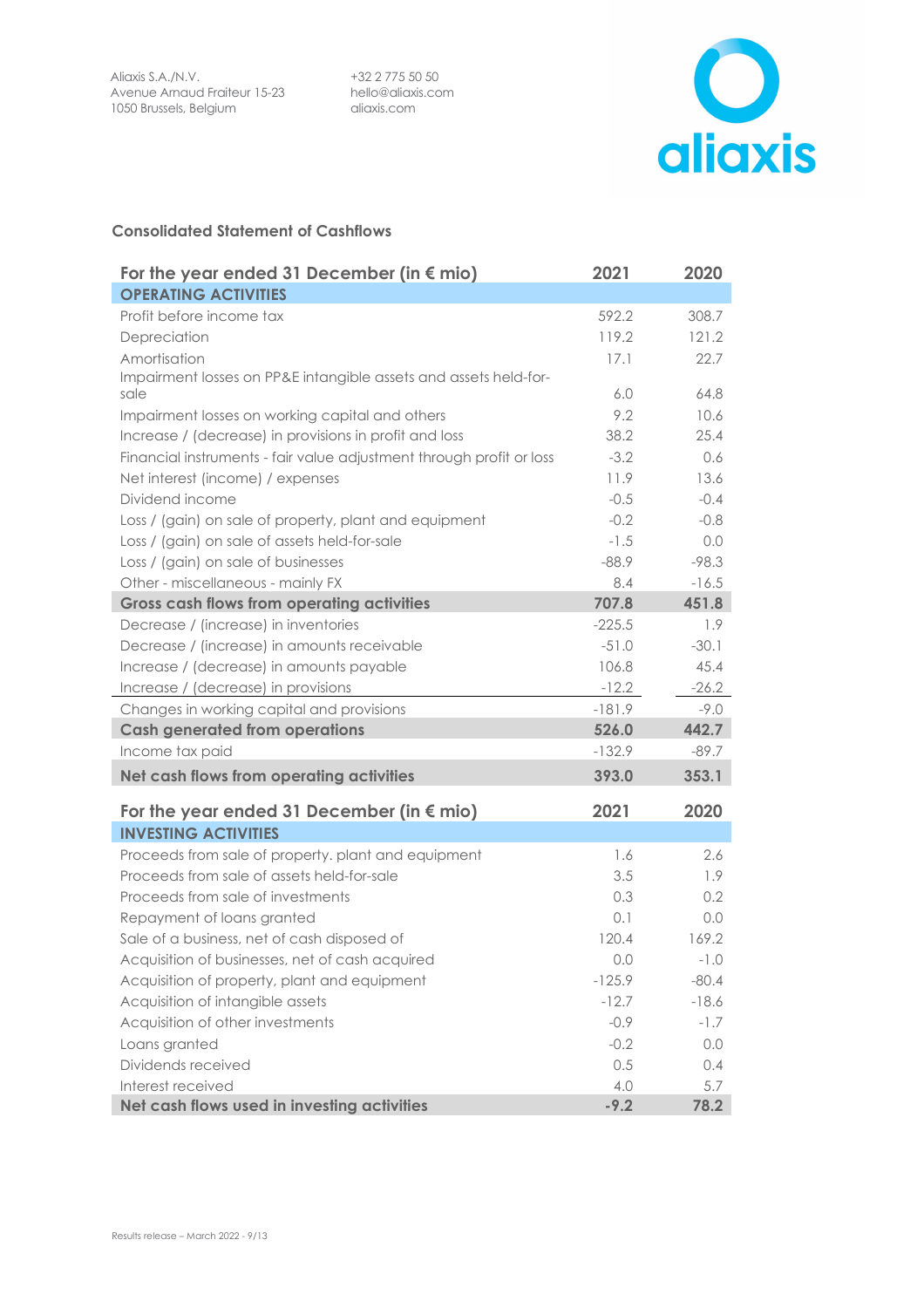

| For the year ended 31 December (in $\epsilon$ mio)           | 2021     | 2020     |
|--------------------------------------------------------------|----------|----------|
| <b>FINANCING ACTIVITIES</b>                                  |          |          |
| Proceeds from sale of treasury shares                        | 9.1      | 0.2      |
| Proceeds from obtaining borrowings                           | 751.8    | 26.2     |
| Repurchase of treasury shares                                | $-0.3$   | $-0.6$   |
| Repayment of borrowings                                      | $-595.4$ | $-195.9$ |
| Repayment of leasing                                         | $-30.3$  | $-32.7$  |
| Dividends paid                                               | $-52.9$  | $-47.5$  |
| Interest paid                                                | $-11.8$  | $-19.9$  |
| Payment of transaction costs related to loans and borrowings | $-9.9$   |          |
| <b>Cash flows from financing activities</b>                  | 60.2     | 270.2    |
|                                                              |          |          |
| <b>NET (DECREASE)/INCREASE IN CASH AND CASH</b>              |          |          |
| <b>EQUIVALENTS</b>                                           | 444.1    | 161.1    |

# **Cash and cash equivalents**

| For the year ended 31 December (in $\epsilon$ mio)                                                                   | 2021    | 2020    |
|----------------------------------------------------------------------------------------------------------------------|---------|---------|
| As at 1 January 2021                                                                                                 | 612.3   | 473.4   |
| Net (decrease) / increase in cash and cash equivalents<br>Cash and cash equivalents resulting from scope changes and | 444.1   | 161.1   |
| A/L HFS transfers                                                                                                    | $-6.7$  | $-0.3$  |
| Effect of exchange rate fluctuations on cash held                                                                    | 58.0    | $-21.8$ |
| As at 31 December 2021                                                                                               | 1.107.7 | 612.3   |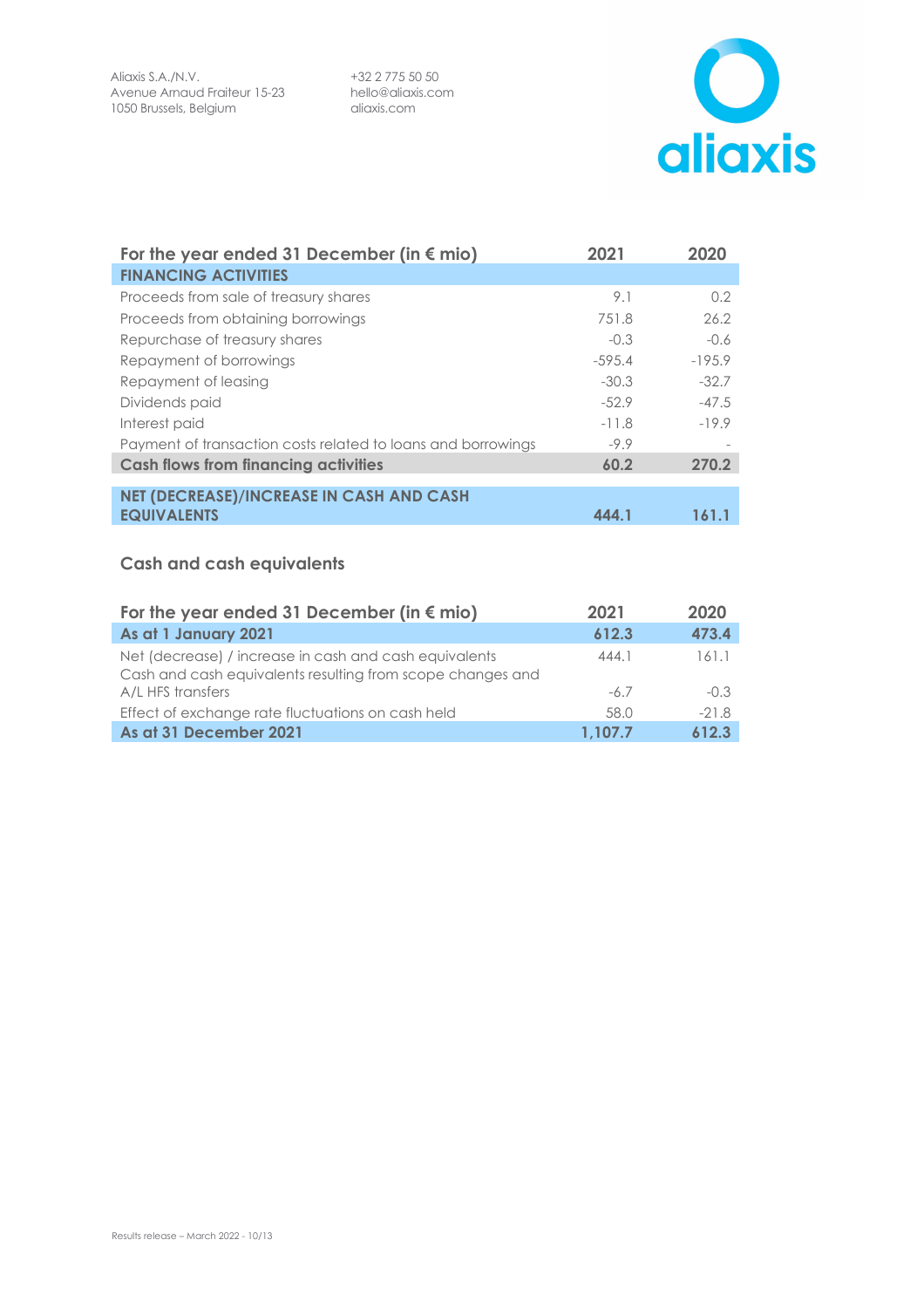+32 2 775 50 50 hello@aliaxis.com aliaxis.com



# **Segment information**

| (In $\epsilon$ mio)                   |         | <b>Americas</b> | <b>Pacific</b> |        | <b>EMEA</b> |        | <b>Asia</b> |       |
|---------------------------------------|---------|-----------------|----------------|--------|-------------|--------|-------------|-------|
|                                       | 2021    | 2020            | 2021           | 2020   | 2021        | 2020   | 2021        | 2020  |
|                                       |         |                 |                |        |             |        |             |       |
| <b>External revenues</b>              | 1,691.0 | 1,175.1         | 477.9          | 405.8  | 885.2       | 787.9  | 479.8       | 369.3 |
| Adjusted EBIT                         | 352.2   | 168.5           | 24.3           | 15.1   | 94.8        | 73.9   | 71.9        | 55.9  |
| Depreciation and<br>amortisation      | 50.4    | 52.8            | 26.1           | 26.7   | 33.6        | 37.5   | 19.6        | 18.3  |
| <b>Adjusted EBITDA</b>                | 402.5   | 221.2           | 50.5           | 41.8   | 128.4       | 111.4  | 91.5        | 74.2  |
| Net results on sales of<br>businesses | 0.0     | 0.0             | 0.0            | $-6.1$ | 0.2         | 0.0    | 0.0         | 0.0   |
| Restructuring costs                   | $-0.1$  | 0.8             | $-0.5$         | $-1.3$ | $-3.7$      | $-7.4$ | 0.0         | 0.0   |
| Impairment of non-financial<br>assets | 0.0     | $-53.5$         | 0.0            | 0.0    | 0.0         | $-0.5$ | 0.0         | 0.0   |
| Other income /(expenses)              | $-0.4$  | $-0.1$          | 0.0            | 0.0    | 1.2         | $-1.1$ | 0.0         | 0.0   |
| <b>Segment result (EBIT)</b>          | 351.7   | 115.7           | 23.9           | 7.8    | 92.5        | 64.9   | 71.9        | 55.9  |
|                                       |         |                 |                |        |             |        |             |       |
| Segment assets                        | 1,820.6 | 1,334.1         | 415.5          | 363.5  | 712.9       | 732.0  | 426.8       | 352.0 |
| Segment liabilities                   | 432.5   | 285.3           | 131.2          | 104.8  | 236.2       | 225.1  | 73.9        | 73.0  |
| Capital expenditures                  | 62.8    | 36.5            | 13.6           | 8.0    | 25.2        | 12.8   | 24.0        | 20.9  |
| R&D expenses                          | 4.5     | 3.8             | 1.6            | 1.5    | 8.9         | 9.7    | 1.4         | 0.8   |

| (In $\epsilon$ mio)                     | <b>Other</b> |        | <b>Not</b><br>allocated |         | <b>TOTAL</b> |         |
|-----------------------------------------|--------------|--------|-------------------------|---------|--------------|---------|
|                                         | 2021         | 2020   | 2021                    | 2020    | 2021         | 2020    |
|                                         |              |        |                         |         |              |         |
| <b>External revenues</b>                | 141.1        | 169.7  | 0.0                     | 0.0     | 3,675.1      | 2,907.7 |
| Adjusted EBIT                           | 7.4          | 12.4   | $-13.4$                 | $-10.3$ | 537.2        | 315.5   |
| Depreciation and<br>amortisation        | 3.6          | 4.8    | 3.8                     | 5.6     | 137.1        | 145.5   |
| <b>Adjusted EBITDA</b>                  | 11.0         | 17.2   | $-9.5$                  | $-4.7$  | 674.4        | 461.1   |
| Net results on sales of<br>businesses   | 0.0          | 0.0    | 88.7                    | 104.4   | 88.9         | 98.3    |
| Restructuring costs                     | 0.0          | $-2.4$ | 0.0                     | $-4.1$  | $-4.3$       | $-14.2$ |
| Impairment of non-financial<br>assets   | 0.0          | 0.0    | $-4.9$                  | $-10.0$ | $-4.9$       | $-64.0$ |
| Other income /(expenses)                | $-0.2$       | 0.1    | $-5.1$                  | $-3.9$  | $-4.5$       | $-5.1$  |
| <b>Segment result (EBIT)</b>            | 7.2          | 10.1   | 65.3                    | 76.1    | 612.4        | 330.6   |
|                                         |              |        |                         |         |              |         |
| Segment assets                          | 78.5         | 77.5   | 576.5                   | 368.0   | 4,030.8      | 3,227.0 |
| Segment liabilities                     | 35.6         | 36.2   | 1,197.1                 | 1,089.8 | 2,106.6      | 1,814.3 |
| Capital expenditures (excl.<br>leasing) | 2.8          | 3.0    | 10.2                    | 17.9    | 138.6        | 99.0    |
| R&D expenses                            | 0.3          | 0.3    | 9.0                     | 7.1     | 25.6         | 23.2    |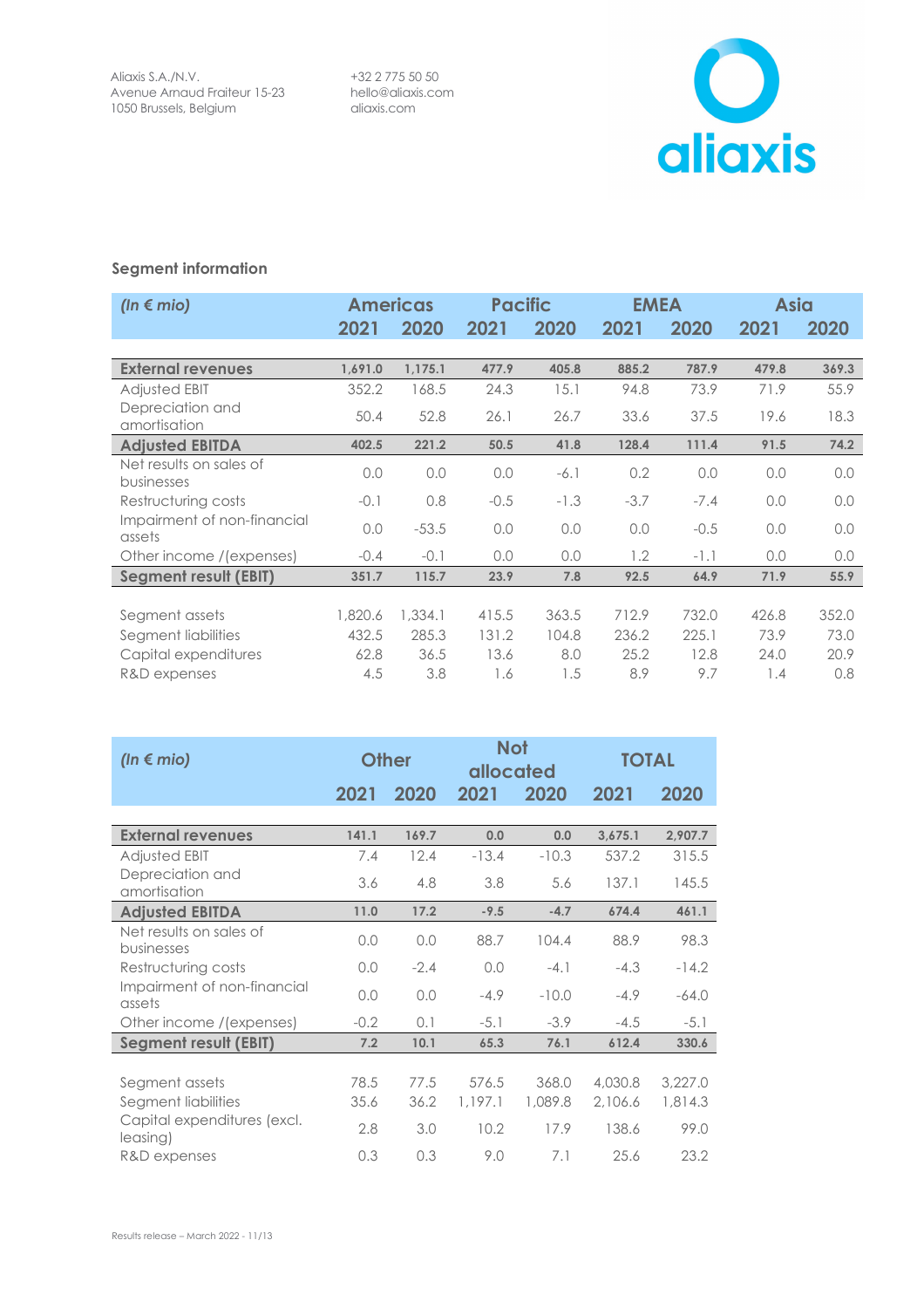+32 2 775 50 50 aliaxis.com



# **2. Alternative Performance Measures (APM)**

#### **Reported to LFL reconciliation**

|                  | In $\epsilon$ mio                     | 2021    | 2020     | Var $%$ | 2019     | Var % |
|------------------|---------------------------------------|---------|----------|---------|----------|-------|
|                  |                                       |         |          |         |          |       |
|                  | Net sales, as reported                | 3,675.1 | 2,907.7  | 26.4%   | 3,117.6  | 17.9% |
|                  | Pro forma adj                         |         |          |         | 93.5     |       |
|                  | acquisitions                          |         |          |         |          |       |
| <b>Net sales</b> | Net sales, Rebaselined                | 3,675.1 | 2,907.7  |         | 3,211.0  |       |
|                  | <b>Divestments</b>                    | $-51.8$ | $-137.8$ |         | $-416.8$ |       |
|                  | FX.                                   |         | $-4.3$   |         | $-85.7$  |       |
|                  | Net sales, like-for-like <sup>1</sup> | 3,623.2 | 2,765.6  | 31.0%   | 2,708.5  | 33.8% |
|                  |                                       |         |          |         |          |       |
|                  | <b>CEBITDA, as reported</b>           | 674.4   | 461.1    | 46.3%   | 440.1    | 53.2% |
|                  | Pro forma adj                         |         |          |         | 13.9     |       |
|                  | acquisitions                          |         |          |         |          |       |
| <b>CEBITDA</b>   | CEBITDA, Rebaselined                  | 674.4   | 461.1    |         | 454.0    |       |
|                  | <b>Divestments</b>                    | $-7.7$  | $-8.3$   |         | $-30.7$  |       |
|                  | FX.                                   |         | 2.1      |         | $-8.9$   |       |
|                  | CEBITDA, like-for-like <sup>1</sup>   | 666.7   | 454.9    | 46.6%   | 414.4    | 60.9% |
|                  |                                       |         |          |         |          |       |
|                  | EBIT, as reported                     | 612.4   | 330.6    | 85.3%   | 323.6    | 89.3% |
|                  | Pro forma adj                         |         |          |         | 11.9     |       |
|                  | acquisitions                          |         |          |         |          |       |
| <b>EBIT</b>      | EBIT, Rebaselined                     | 612.4   | 330.6    |         | 335.5    |       |
|                  | <b>Divestments</b>                    | $-5.2$  | 7.4      |         | 12.2     |       |
|                  | FX.                                   |         | 8.3      |         | $-5.6$   |       |
|                  | EBIT, like-for-like $1$               | 607.2   | 346.3    | 75.4%   | 342.1    | 77.5% |

# **Current EBITDA**

| (in $\notin$ mio)                              | 2021   | 2020    |
|------------------------------------------------|--------|---------|
| Operating profit exclusive adjusted items      | 537.2  | 315.5   |
| Amortisation                                   | 17.1   | 22.7    |
| Depreciation                                   | 119.2  | 121.2   |
| Impairment                                     | 6.0    | 64.8    |
| Impairment of non-financial assets (adj items) | $-4.9$ | $-64.0$ |
| Other impairment                               | $-0.3$ | 0.8     |
| <b>EBITDA exclusive adjusted items</b>         | 674.4  | 461.1   |

*<sup>1</sup> 2019 and 2020 adjusted to exclude impact of divestments. 2019 adjusted on a pro-forma basis to reflect the full year impact of the acquisition of Silver-Line Plastics in November 2019. Impact of FX excluded to reflect underlying performance at constant exchange rate.* 

**\_\_\_\_\_\_\_\_\_\_\_\_\_\_\_\_\_\_\_\_\_\_**